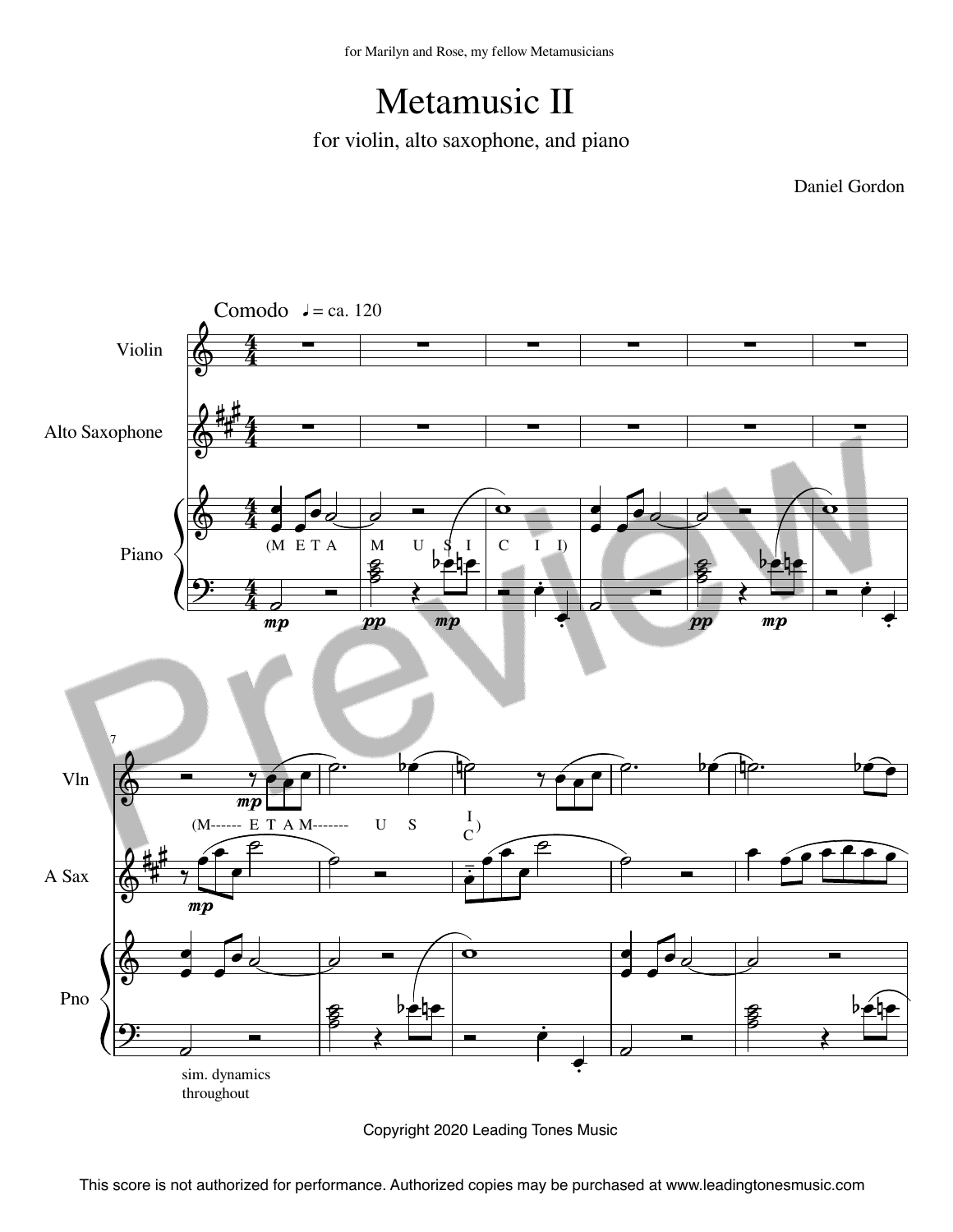

This score is not authorized for performance. Authorized copies may be purchased at www.leadingtonesmusic.com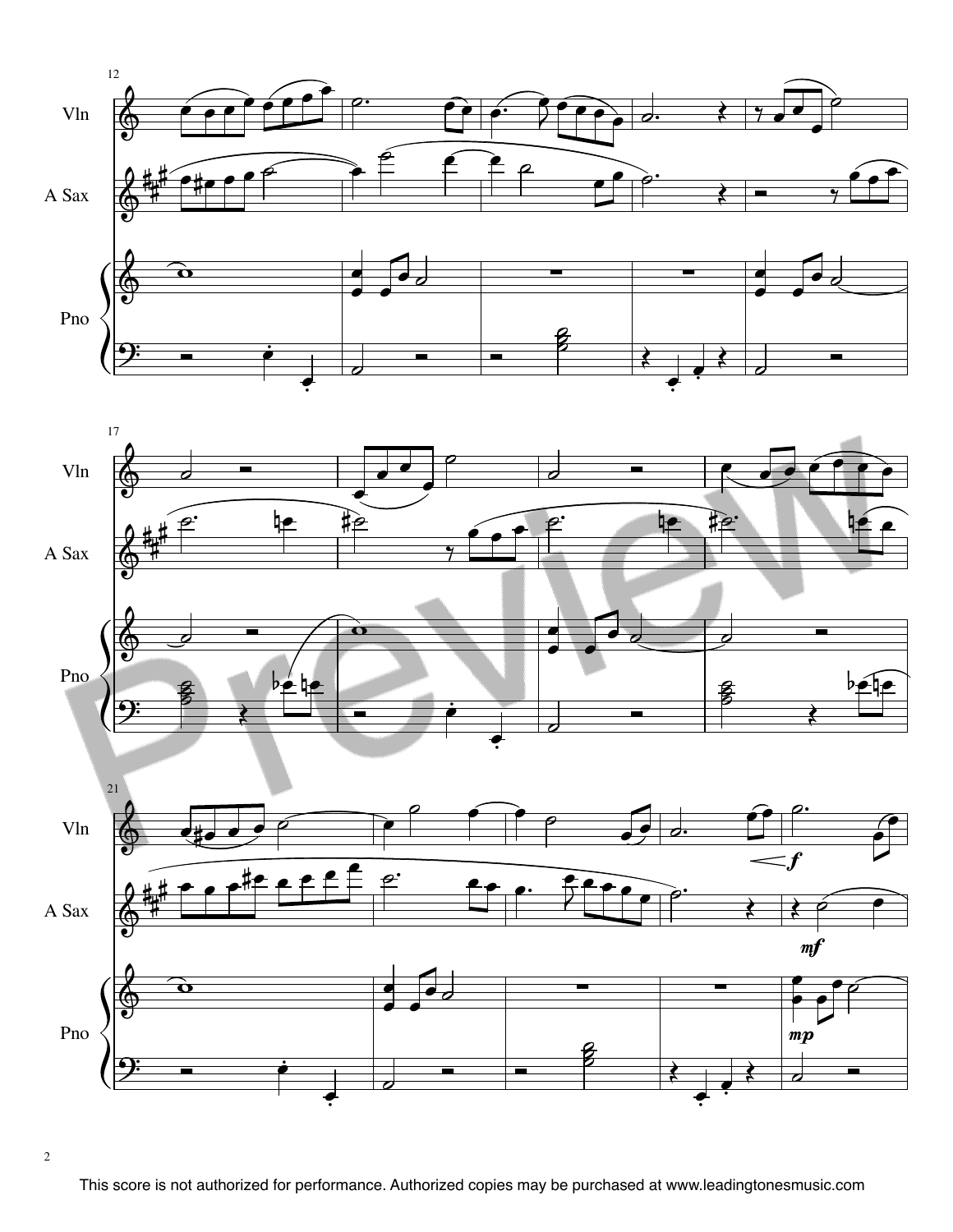